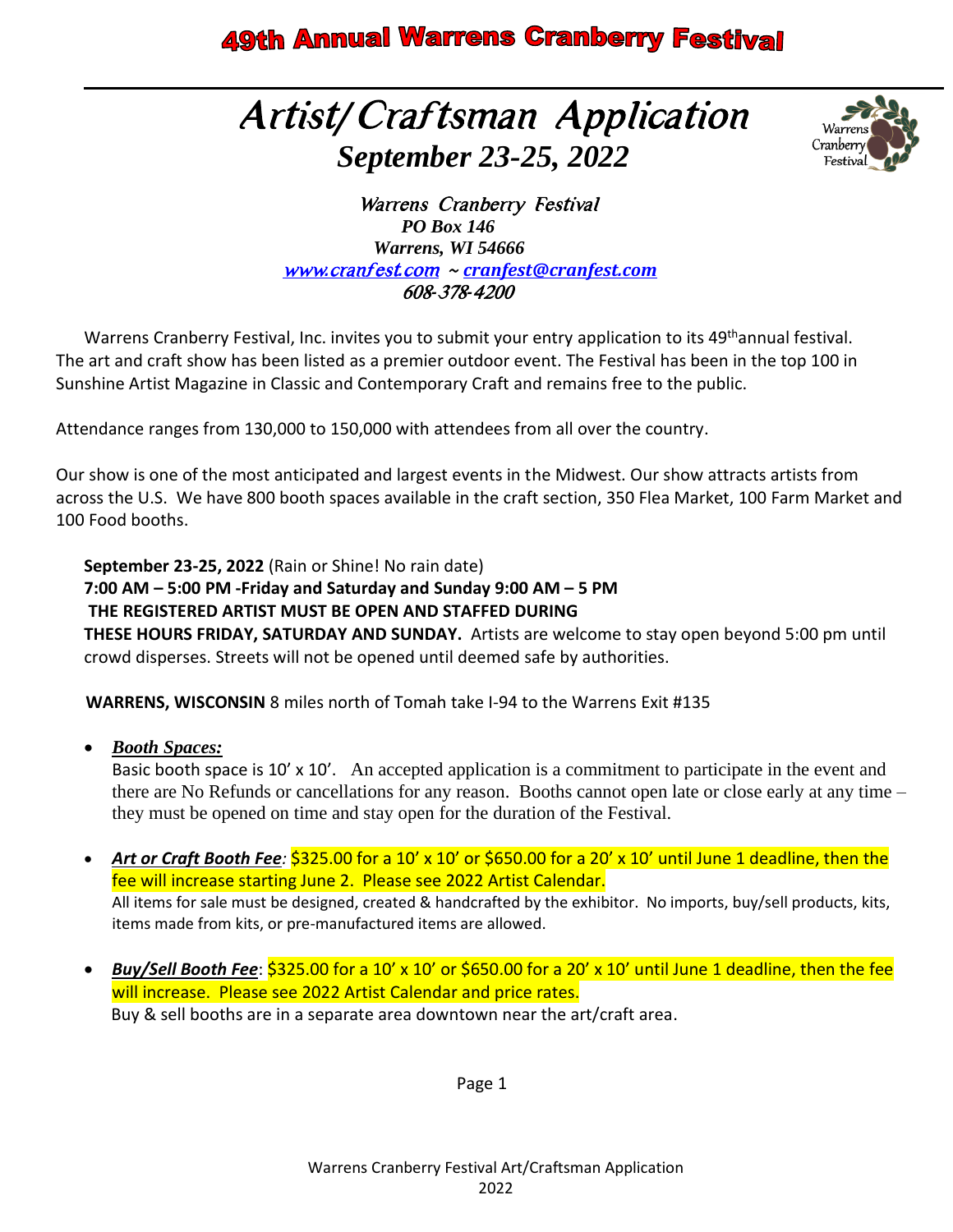- We do not provide display or set-up equipment, such as tables, chairs, or tents. Any color tents are acceptable. You are required to stay entirely within your rented booth space, no awnings or tie down ropes beyond your rented space.
- No booths may be sublet to anyone! Artist must be present and showcasing only the work which was accepted. Representatives are not permitted to attend in place of the artist unless prior approval.
- Up to two artists may share a booth, but **each artist must be juried in separately.** There will be a place on the application for the artists to indicate that they would like to share a booth space with another applying artist.

#### *Electricity/Power:*

We do not provide electricity. No generators are allowed during show hours. Generators will be allowed before 7am and after 6pm

#### *Insurance:*

- Artists are responsible for your proper insurance and protection within your rented area.
- A Certificate of insurance which provides proof of general business liability insurance in minimal amount of \$1,000,000 is required by all vendors accepted in the show by September  $1<sup>st</sup>$ .
- Your name from your application must be on this certificate and the dates of the 2022 Festival must be covered.
- You MUST list the Warrens Cranberry Festival as additional insured.
- A current copy must be faxed/mailed, listing *Warrens Cranberry Festival Inc*. as (additional insured) to 402 Pine St, PO Box 146, Warrens WI 54666 or faxed to 608-378-4250. You can also e-mail to [cranfest@cranfest.com.](mailto:cranfest@cranfest.com)
- If you are a new artist, you may wait until acceptance to acquire insurance.
- An insurance company used by many artists is *Veracity Insurance* (888) 568-0548 or go to [www.actinsurance.com](http://www.actinsurance.com/) available to purchase June 1<sup>st</sup>.
- Security is provided during the event and overnight, however Warrens Cranberry Festival is not responsible for any items lost-stolen or damaged.

### *Weather:*

• We are an outdoor show and subject to the elements. Rain or shine, no rain dates.

### *Sales Tax:*

- All artist applications must include a copy of your current Wisconsin Sellers Permit Number. The permit number will begin with a 456 sales tax or 600 business reporting tax.
- Artist are responsible for collecting & paying state/county sales tax at 5.5% (Monroe County).
- Each artist is responsible for their own applicable sales tax according to state and federal laws.
- Contact the *Wisconsin Department of Revenue* office with questions or to obtain a permit at 1-608-266-2776.

### *Confirmation:*

- We reserve the right to accept or reject any booth or merchandise.
- **All items** sold and displayed must be juried and approved.
- **All items** must show good taste and be family appropriate. Nude, erotic, graphic and/or violent images will NOT be considered for this event. On-site representatives will be enforcing this policy throughout the festival. You will be notified that you have been accepted to participate in our show by email. Send a Self-Addressed Stamped Envelope if you would like a written acceptance notice and your pictures returned. Your cancelled check is your receipt.

Page 2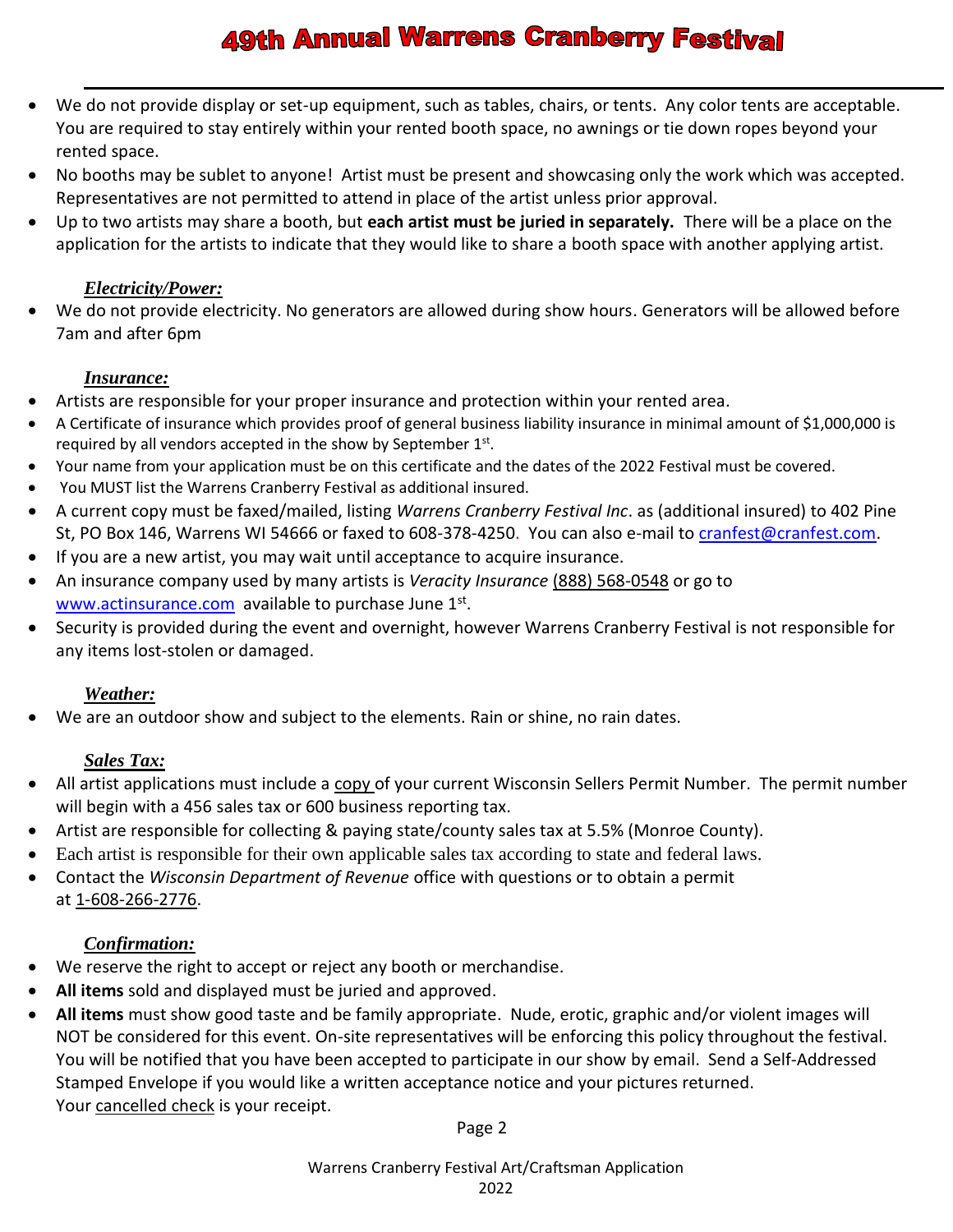• Booths that were with us in 2021 have first chance at reserving your same area booth space for 2022-*WE WILL HOLD ONLY UNTIL June 1, 2022***!** Your booth at this time will be assigned to new artists. We will accept booths until the show is filled. Artists are encouraged to apply early.

**NOTE** – We have over 27,000 followers on Facebook so if you would like to possibly be mentioned on our Facebook page, please send a story about yourself and your craft, how you got started, any awards etc. You can send this information with your application or email to [cranfest@cranfest.com.](mailto:cranfest@cranfest.com) We will take stories until Aug 1, 2022.

*Make check payable to:* Warrens Cranberry Festival *Mail to:* Warrens Cranberry Festival, Inc - Vendor Application Art/Craft – P.O. 146, Warrens, WI 54666

### **2022 Artist Calendar:**

**January 17, 2022**: **Applications open** You must pay all your fees when applying. We will not accept post-dated checks.

**June 1, 2022: Application deadline** *10x10 Booth Fee \$325.00 for each space* Returning artists to secure previous space from 2021 must be postmarked by June 1, 2022 Booth will be reassigned after this time to new applicants applying to the event.

**June 2nd to September 7th, 2022:** *10x10 Booth Fee \$345.00 for each space*

**September 1st, 2022 –** Final paperwork will be sent

**September 8th to September 23, 2022 – 10x10 Booth Fee \$350.00 for each space.** 

Applications will need to be completed and brought to the Festival office with payment or come to the Vendor Information booth with completed application and (cash or money order) booth fee on September 21 & 22 for booth placement. No checks will be accepted. We will not assign any booth placement unless the conditions above are met

**Set-up dates:** September 21-22, 2022

**2022 Festival dates:** September 23-25

Applications accepted until filled

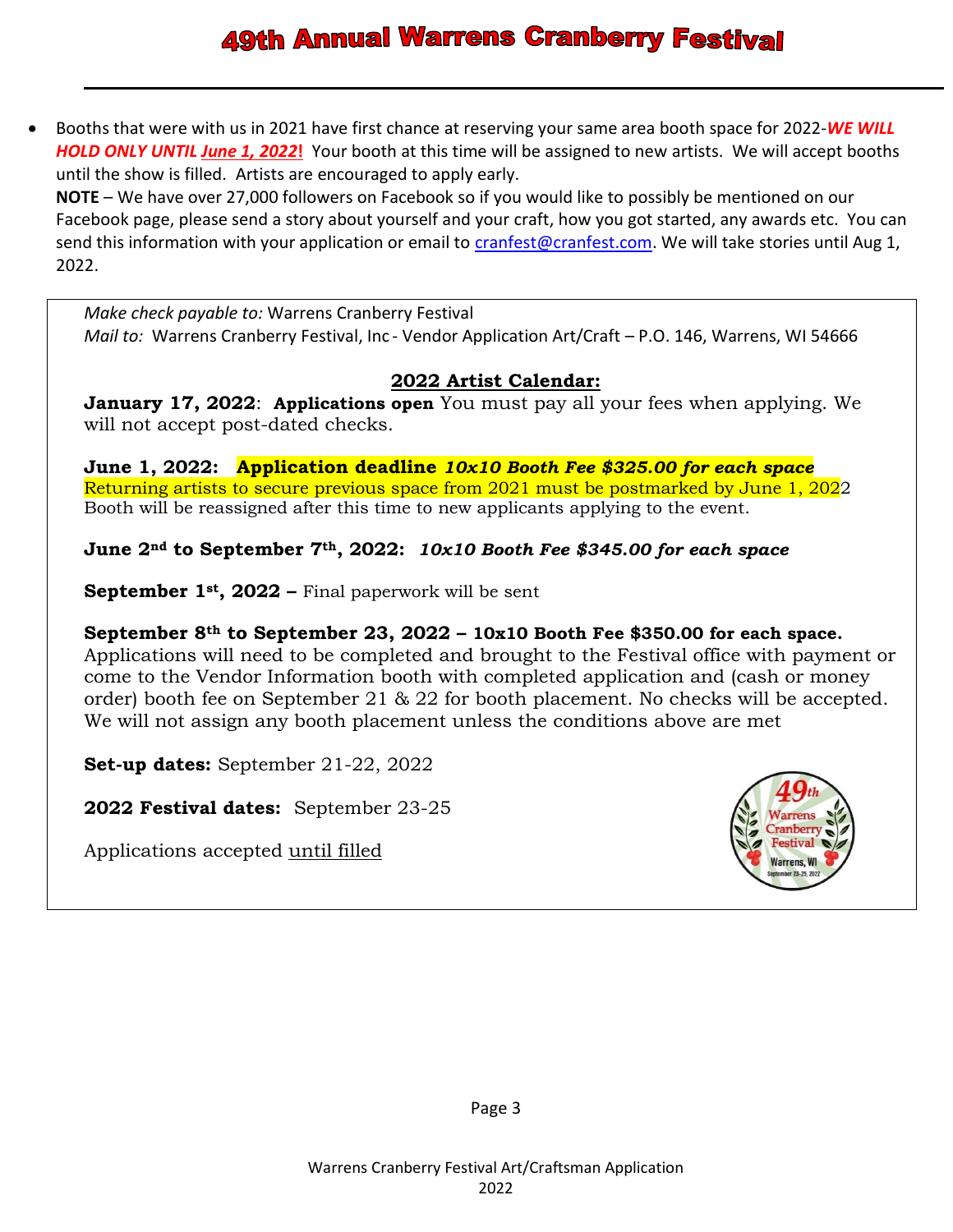**Vendor Application-Art/Craft** Applications accepted until filled **P.O. 146, Warrens, WI 54666**

Make check payable to Warrens Cranberry Festival Deadline for returning vendors to hold previous space is<br>Mail to: Warrens Cranberry Festival, Inc 1-June 2022 - booth will be reassigned after this time. 1-June 2022 - booth will be reassigned after this time.

| <b>Artist/Craftsman Application</b> |  |
|-------------------------------------|--|
| <b>September 23-25, 2022</b>        |  |

| <b>Please print</b>                                                                 |                                                                                      |                                                                                                                                                                              |  |  |  |
|-------------------------------------------------------------------------------------|--------------------------------------------------------------------------------------|------------------------------------------------------------------------------------------------------------------------------------------------------------------------------|--|--|--|
|                                                                                     |                                                                                      |                                                                                                                                                                              |  |  |  |
|                                                                                     |                                                                                      |                                                                                                                                                                              |  |  |  |
|                                                                                     |                                                                                      |                                                                                                                                                                              |  |  |  |
|                                                                                     |                                                                                      | Telephone: _______________________Cell phone _____________________Emergency_________________________                                                                         |  |  |  |
|                                                                                     |                                                                                      |                                                                                                                                                                              |  |  |  |
|                                                                                     |                                                                                      |                                                                                                                                                                              |  |  |  |
| Wisconsin Sellers Permit/or reporting Number # (required) Begins with 456 or 600    |                                                                                      |                                                                                                                                                                              |  |  |  |
|                                                                                     |                                                                                      | I do not need a copy if you provide the number in the space above<br>I would like same area as 2021: ________How many years have you been an artist at the festival? _______ |  |  |  |
| Art/Craft items handmade                                                            |                                                                                      |                                                                                                                                                                              |  |  |  |
|                                                                                     |                                                                                      | Buy/Sell items purchased and then resold not all handmade ______________________                                                                                             |  |  |  |
|                                                                                     | <b>Check List:</b>                                                                   |                                                                                                                                                                              |  |  |  |
| Enclosed Copy of Wisconsin Sellers Permit Number<br><b>Enclosed Insurance Rider</b> |                                                                                      | Enclosed Photos with Self Addressed Stamped Envelope. IF you have a website pictures are not required                                                                        |  |  |  |
|                                                                                     | location held until you arrive at the festival. (Circle one) Yes or No               | Would you like to have your packet of booth information, artist permit, artist wristbands, and map to your                                                                   |  |  |  |
| Handmade Art_____<br>Handmade Craft____<br>Buy & Sell_____________                  | Type of Booth: Please explain type of merchandise sold. Please check all that apply: |                                                                                                                                                                              |  |  |  |

Sharing Booth? (circle one) Yes No With whom?